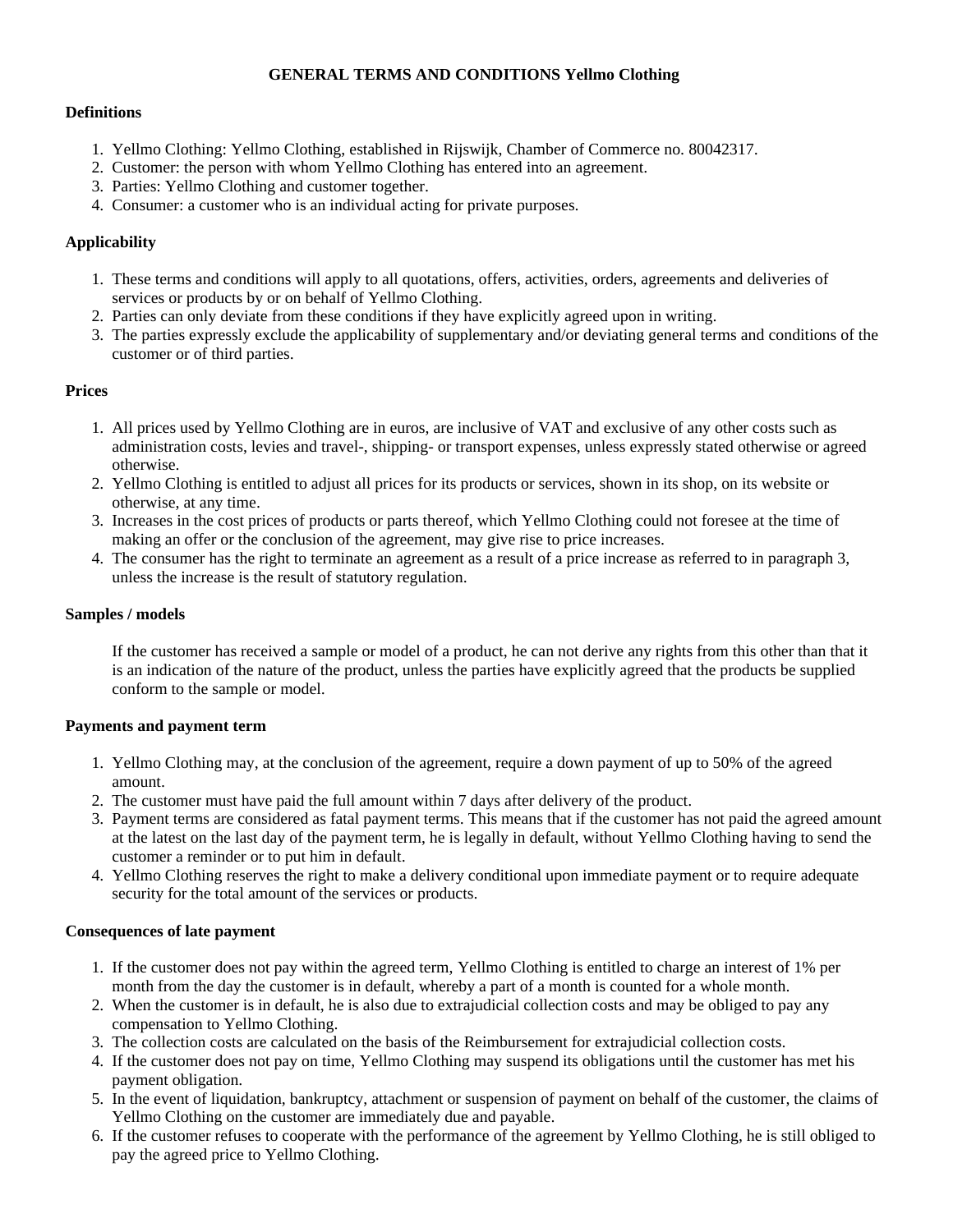### **Right of recovery of goods**

- 1. As soon as the customer is in default, Yellmo Clothing is entitled to invoke the right of recovery with regard to the unpaid products delivered to the customer.
- 2. Yellmo Clothing invokes the right of recovery by means of a written or electronic announcement.
- 3. As soon as the customer has been informed of the claimed right of recovery, the customer must immediately return the products concerned to Yellmo Clothing, unless the parties agree to make other arrangements about this.
- 4. The costs for the collection or return of the products are at the expense of the customer.

### **Right of cancellation**

- 1. A consumer may cancel an online purchase during a cooling-off period of 14 days without giving any reason, provided that
	- the product has not been used
	- it is not a product that can spoil quickly, like food or flowers
	- the product is not specially tailored for the consumer or adapted to its special needs
	- it is not a product that may not be returned for hygienic reasons (underwear, swimwear, etc.)
	- the seal is still intact, when the product is a data carrier with digital content (DVDs, CDs, etc.)
	- $\bullet$  the product is not a (holiday)trip, a transportation ticket, a catering order or a form of leisure activity,
	- the product is not a separate magazine or a loose newspaper
	- the purchase does not concern an (assignment to) urgent repair
	- the consumer has not renounced his right of cancellation
- 2. The reflection period of 14 days as referred to in paragraph 1 commences:
	- on the day after the consumer has received the last product or part of 1 order
	- as soon as the consumer has received the first the product of a subscription
	- as soon as the consumer has purchased a service for the first time
	- as soon as the consumer has confirmed the purchase of digital content via the internet
- 3. The consumer can notify his right of cancellation via info@yellmo.nl, if desired by using the withdrawal form that can be downloaded via the website of Yellmo Clothing, www.yellmo.nl.
- 4. The consumer is obliged to return the product to Yellmo Clothing within 14 days after the notification of his right of cancellation, after which period his right of cancellation will lapse.
- 5. The costs for return are due Yellmo Clothing if the complete order is returned.
- 6. If the purchase costs and any other costs (such as shipping and return costs) are eligible for reimbursement according to the law, Yellmo Clothing will refund these costs to the consumer within 14 days of receipt of the timely appeal to the right of withdrawal, provided that the consumer has returned the product to Yellmo Clothing in time.

### **Suspension of obligations by the customer**

The customer waives the right to suspend the fulfillment of any obligation arising from this agreement.

### **Right of retention**

- 1. Yellmo Clothing can appeal to his right of retention of title and in that case retain the products sold by Yellmo Clothing to the customer until the customer has paid all outstanding invoices with regard to Yellmo Clothing, unless the customer has provided sufficient security for these payments.
- 2. The right of retention of title also applies on the basis of previous agreements from which the customer still owes payments to Yellmo Clothing.
- 3. Yellmo Clothing is never liable for any damage that the customer may suffer as a result of using his right of retention of title.

### **Settlement**

The customer waives his right to settle any debt to Yellmo Clothing with any claim on Yellmo Clothing.

### **Retention of title**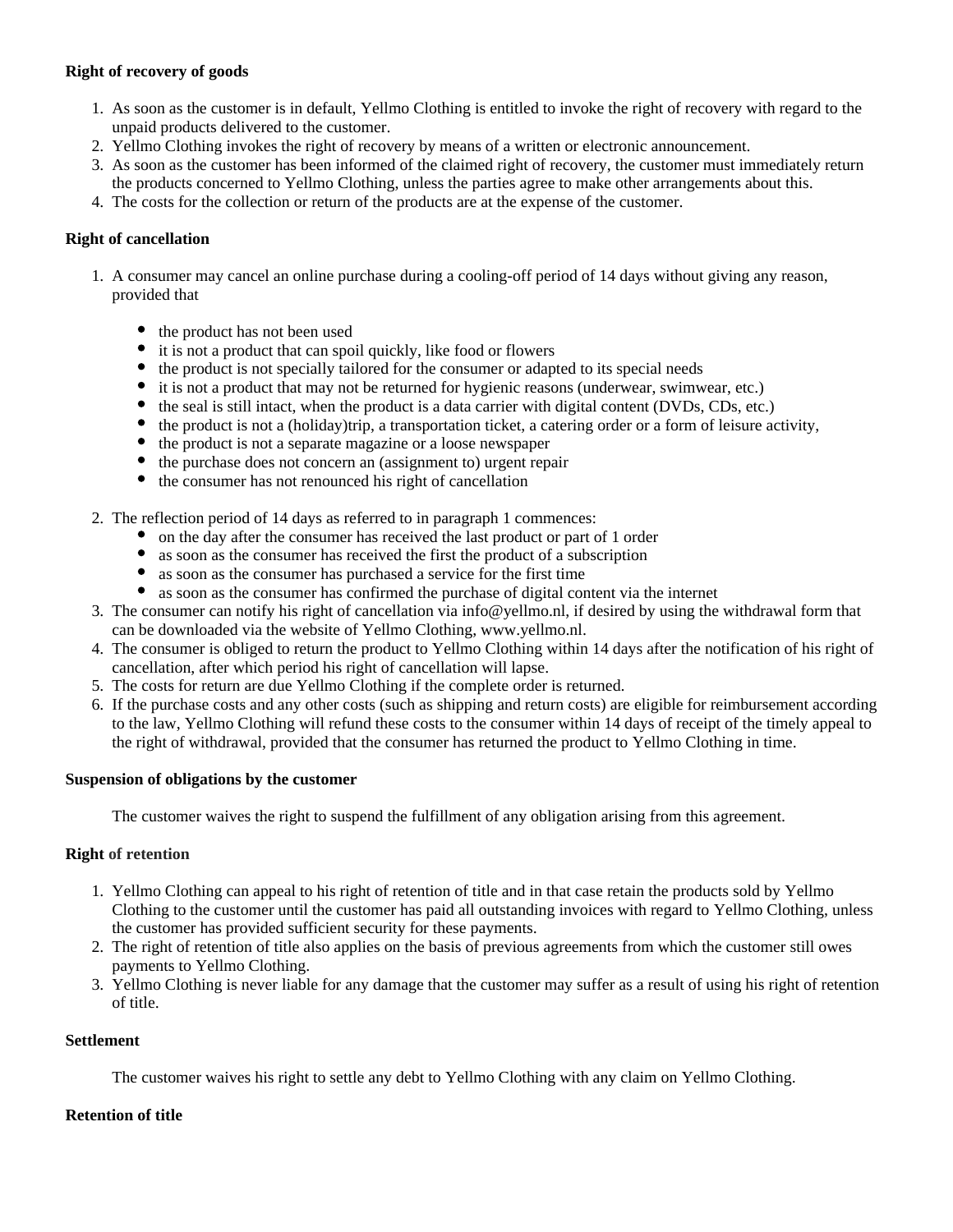- 1. Yellmo Clothing remains the owner of all delivered products until the customer has fully complied with all its payment obligations with regard to Yellmo Clothing under whatever agreement with Yellmo Clothing including of claims regarding the shortcomings in the performance.
- 2. Until then, Yellmo Clothing can invoke its retention of title and take back the goods.
- 3. Before the property is transferred to the customer, the customer may not pledge, sell, dispose of or otherwise encumber the products.
- 4. If Yellmo Clothing invokes its retention of title, the agreement will be dissolved and Yellmo Clothing has the right to claim compensation, lost profits and interest.

## **Delivery**

- 1. Delivery takes place while stocks last.
- 2. Delivery takes place at Yellmo Clothing unless the parties have agreed upon otherwise.
- 3. Delivery of products ordered online takes place at the address indicated by the customer.
- 4. If the agreed price is not paid on time, Yellmo Clothing has the right to suspend its obligations until the agreed price is fully paid.
- 5. In the event of late payment, the customer is automatically in default, and hereby he can not object to late delivery by Yellmo Clothing.

# **Delivery period**

- 1. Any delivery period specified by Yellmo Clothing is indicative and does not give the customer the right to dissolution or compensation if this period is not met with, unless the parties have expressly agreed otherwise in writing.
- 2. The delivery starts once the customer has fully completed the (electronic) ordering process and received an (electronic) confirmation of his order from Yellmo Clothing.
- 3. Exceeding the specified delivery period does not entitle the customer to compensation or the right to terminate the contract, unless Yellmo Clothing cannot deliver within [number of days late] or if the parties have agreed upon otherwise.

# **Actual delivery**

The customer must ensure that the actual delivery of the products ordered by him can take place in time.

## **Transport costs**

Transport costs are on behalf of the customer, unless the parties have agreed upon otherwise.

## **Packaging and shipping**

- 1. If the package of a delivered product is opened or damaged, the customer must have a note drawn up by the forwarder or delivery person before receiving the product. In the absence of which Yellmo Clothing may not be held liable for any damage.
- 2. If the customer himself takes care of the transport of a product, he must report any visible damage to products or the packaging prior to the transport to Yellmo Clothing, failing which Yellmo Clothing cannot be held liable for any damage.

#### **Insurance Storage**

- 1. If the customer orders products later than the agreed delivery date, the risk of any quality loss is entirely for the customer.
- 2. Any extra costs as a result of premature or late purchase of products are entirely at the customer's expense.

## **Guarantee**

- 1. The warranty relating to products only applies to defects caused by faulty manufacture, construction or material.
- 2. The warranty does not apply in the event of normal wear and tear and damage resulting from accidents, changes made to the product, negligence or improper use by the customer, or when the cause of the defect can not clearly be established.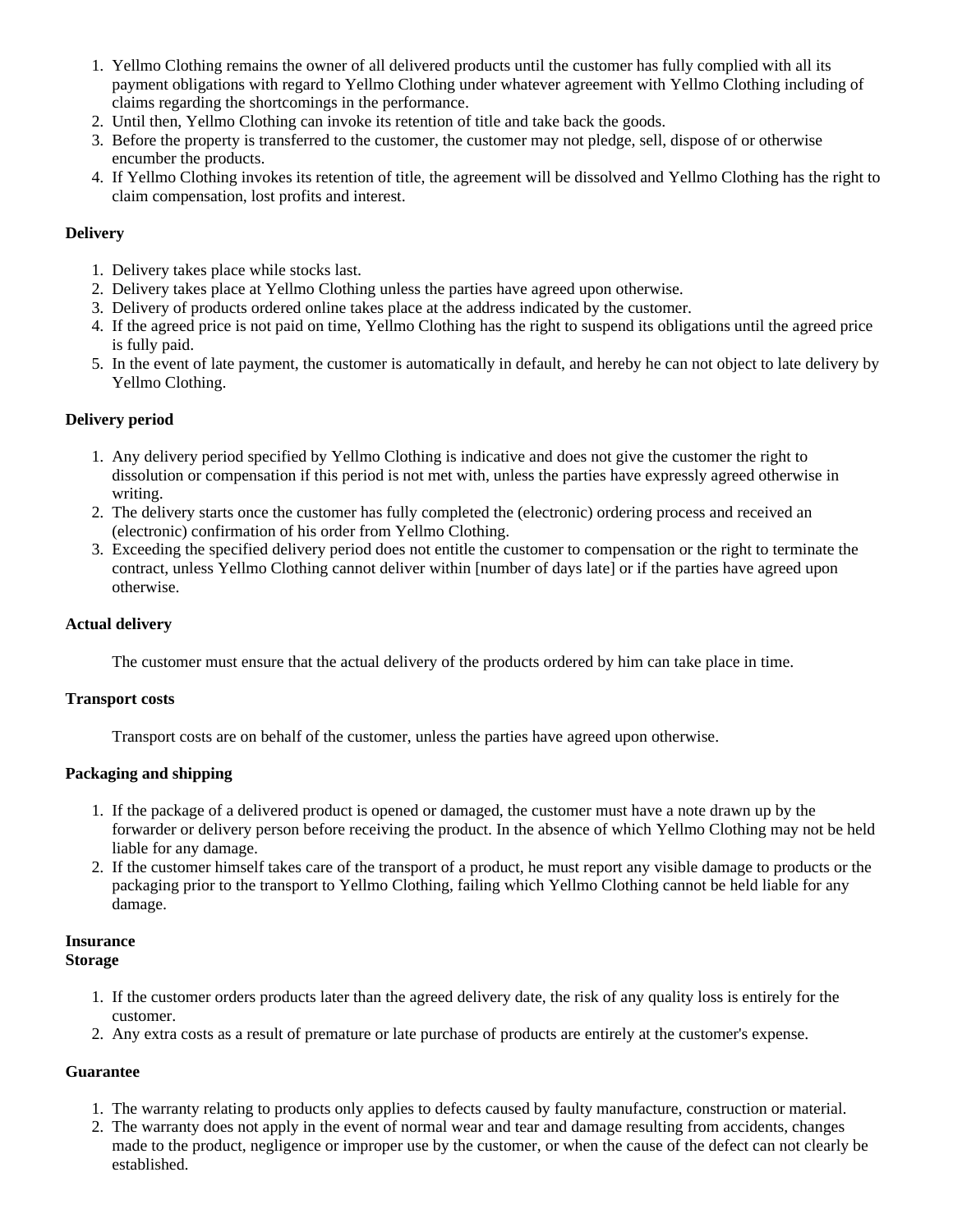3. The risk of loss, damage or theft of the products that are the subject of an agreement between the parties, will pass on to the customer when these products are legally and/or factually delivered, at least are in the power of the customer or of a third party who receives the product for the benefit of the customer.

# **Exchange**

- 1. Exchange is only possible if the following conditions are met:
	- exchange takes place within 30 days after purchase upon presentation of the original invoice
	- the product is returned in the original packaging or with the original (price) tags still attached to it
	- the product has not been used
- 2. Discounted items, non-shelf articles such as food, custom made items or specially adapted articles for the customer cannot be exchanged.

## **Indemnity**

The customer indemnifies Yellmo Clothing against all third-party claims that are related to the products and/or services supplied by Yellmo Clothing.

### **Complaints**

- 1. The customer must examine a product or service provided by Yellmo Clothing as soon as possible for possible shortcomings.
- 2. If a delivered product or service does not comply with what the customer could reasonably expect from the agreement, the customer must inform Yellmo Clothing of this as soon as possible, but in any case within 1 month after the discovery of the shortcomings.
- 3. Consumers must inform Yellmo Clothing of this within two months after detection of the shortcomings.
- 4. The customer gives a detailed description as possible of the shortcomings, so that Yellmo Clothing is able to respond adequately.
- 5. The customer must demonstrate that the complaint relates to an agreement between the parties.
- 6. If a complaint relates to ongoing work, this can in any case not lead to Yellmo Clothing being forced to perform other work than has been agreed.

## **Giving notice**

- 1. The customer must provide any notice of default to Yellmo Clothing in writing.
- 2. It is the responsibility of the customer that a notice of default actually reaches Yellmo Clothing (in time).

### **Joint and several Client liabilities**

If Yellmo Clothing enters into an agreement with several customers, each of them shall be jointly and severally liable for the full amounts due to Yellmo Clothing under that agreement.

## **Liability of Yellmo Clothing**

- 1. Yellmo Clothing is only liable for any damage the customer suffers if and insofar as this damage is caused by intent or gross negligence.
- 2. If Yellmo Clothing is liable for any damage, it is only liable for direct damages that results from or is related to the execution of an agreement.
- 3. Yellmo Clothing is never liable for indirect damages, such as consequential loss, lost profit, lost savings or damage to third parties.
- 4. If Yellmo Clothing is liable, its liability is limited to the amount paid by a closed (professional) liability insurance and in the absence of (full) payment by an insurance company of the damages the amount of the liability is limited to the (part of the) invoice to which the liability relates.
- 5. All images, photos, colors, drawings, descriptions on the website or in a catalog are only indicative and are only approximate and can not lead to any compensation and/or (partial) dissolution of the agreement and/or suspension of any obligation.

## **Expiry period**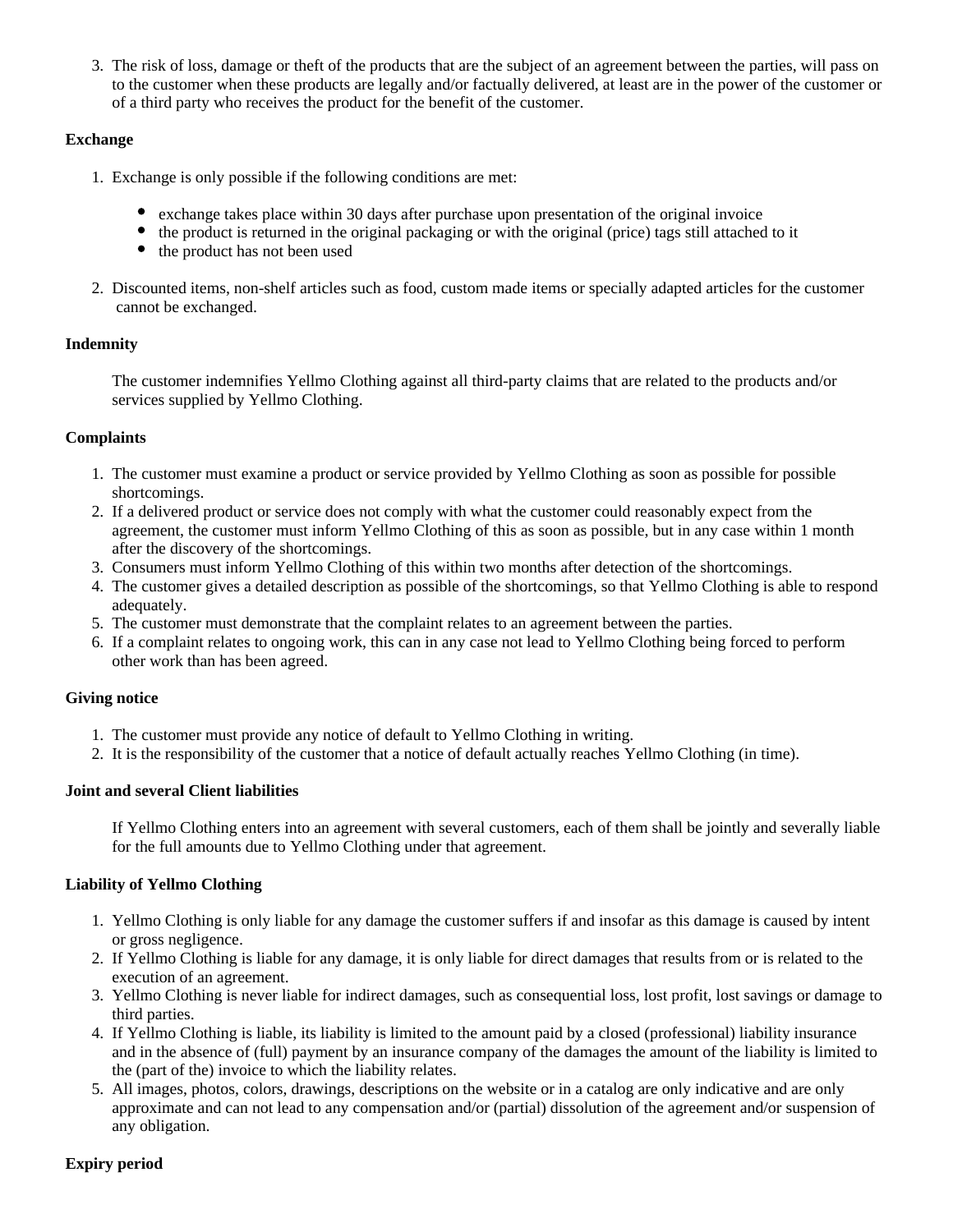Every right of the customer to compensation from Yellmo Clothing shall, in any case, expire within 12 months after the event from which the liability arises directly or indirectly. This does not exclude the provisions in article 6:89 of the Dutch Civil Code.

## **Dissolution**

- 1. The customer has the right to dissolve the agreement if Yellmo Clothing imputably fails in the fulfillment of his obligations, unless this shortcoming does not justify termination due to its special nature or because it is of minor significance.
- 2. If the fulfillment of the obligations by Yellmo Clothing is not permanent or temporarily impossible, dissolution can only take place after Yellmo Clothing is in default.
- 3. Yellmo Clothing has the right to dissolve the agreement with the customer, if the customer does not fully or timely fulfill his obligations under the agreement, or if circumstances give Yellmo Clothing good grounds to fear that the customer will not be able to fulfill his obligations properly.

# **Force majeure**

- 1. In addition to the provisions of article 6:75 Dutch Civil Code, a shortcoming of Yellmo Clothing in the fulfillment of any obligation to the customer cannot be attributed to Yellmo Clothing in any situation independent of the will of Yellmo Clothing, when the fulfillment of its obligations towards the customer is prevented in whole or in part or when the fulfillment of its obligations cannot reasonably be required from Yellmo Clothing .
- 2. The force majeure situation referred to in paragraph 1 is also applicable but not limited to: state of emergency (such as civil war, insurrection, riots, natural disasters, etc.); defaults and force majeure of suppliers, deliverymen or other third parties; unexpected disturbances of power, electricity, internet, computer or telecoms; computer viruses, strikes, government measures, unforeseen transport problems, bad weather conditions and work stoppages.
- 3. If a situation of force majeure arises as a result of which Yellmo Clothing cannot fulfill one or more obligations towards the customer, these obligations will be suspended until Yellmo Clothing can comply with it.
- 4. From the moment that a force majeure situation has lasted at least 30 calendar days, both parties may dissolve the agreement in writing in whole or in part.
- 5. Yellmo Clothing does not owe any (damage) compensation in a situation of force majeure, even if it has obtained any advantages as a result of the force majeure situation.

## **Modification of the agreement**

If, after the conclusion of the agreement and before its implementation, it appears necessary to change or supplement its contents, the parties shall timely and in mutual consultation adjust the agreement accordingly.

## **Changes in the general terms and conditions**

- 1. Yellmo Clothing is entitled to amend or supplement these general terms and conditions.
- 2. Changes of minor importance can be made at any time.
- 3. Major changes in content will be discussed by Yellmo Clothing with the customer in advance as much as possible.
- 4. Consumers are entitled to cancel the agreement in the event of a substantial change to the general terms and conditions.

# **Transfer of rights**

- 1. The customer can not transfer its rights deferring from an agreement with Yellmo Clothing to third parties without the prior written consent of Yellmo Clothing .
- 2. This provision applies as a clause with a property law effect as referred to in Section 3:83 (2) Dutch Civil Code.

## **Consequences of nullity or annullability**

- 1. If one or more provisions of these general terms and conditions prove null or annullable, this will not affect the other provisions of these terms and conditions.
- 2. A provision that is null or annullable shall, in that case, be replaced by a provision that comes closest to what Yellmo Clothing had in mind when drafting the conditions on that issue.

## **Applicable law and competent court**